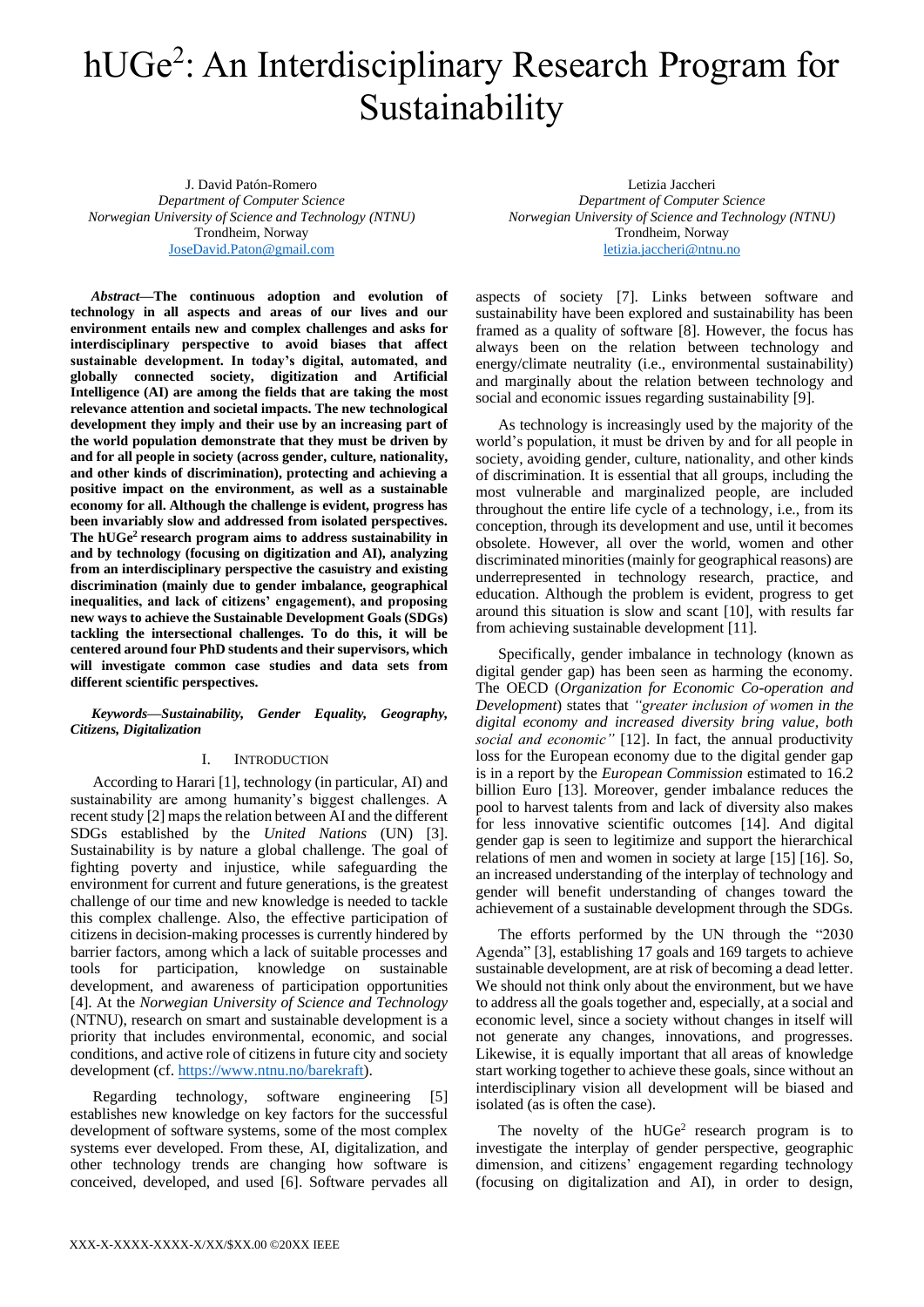develop, implement, evaluate, and improve new and innovative tools, methods, practices, and processes for addressing and achieving environmental, social, and economic sustainability in and by technology, through a joint work and collaboration between different fields of knowledge.

The rest of this document is organized as follows: Section II contains the primary and secondary objectives, as well as the research questions established; Section III presents the methodology to be followed for the development of the research program; Section IV shows how the implementation of the research program will be conducted; Section V discusses the interdisciplinary potential of this proposal; and Section VI contains the conclusions reached.

# II. RESEARCH OBJECTIVES

## *A. Primary Objective*

hUGe<sup>2</sup> is an interdisciplinary research program aiming to design, develop, implement, evaluate, and improve new and innovative tools, methods, practices, and processes for addressing and achieving environmental, social, and economic sustainability in and by technology, by understanding and exposing a gender perspective, geographic dimension, and citizens' engagement regarding technology (focusing on AI and digitalization), through a joint research and collaboration between different areas of knowledge.

### *B. Secondary Objectives*

From the beginning,  $hUGe<sup>2</sup>$  aims to (but is not limited to) primarily address the SDG 5 (Gender Equality), 10 (Reduce Inequalities), 11 (Sustainable Cities and Communities), and 17 (Partnership for the Goals), as shown in [Fig. 1,](#page-1-0) to achieve sustainability considering the following objectives:

- 1. Understand and address major shifts in and by **technology** for sustainability, identifying the impact they have on it, as well as the ways that exist to achieve it considering the new technologies.
- 2. Understand and address the **gender** imbalance from the point of view of technology to identify and establish those aspects that must be considered to achieve a more inclusive and fair technology.
- 3. Understand and address **citizens'** engagement in sustainable regeneration processes to establish and apply a set of measures to empower them for sustainable practices in and by new technologies.
- 4. Understand and address **geographical** differences that affect egalitarian and inclusive processes in and by technology to propose new ways of understanding and collaboration that remove these barriers.

#### *C. Research Questions*

The following main research questions (RQ) will be considered:

- **RQ1.** How do major shifts in and by **technology** for sustainability take place, as well as how should new enabling technologies be developed, implemented, and adopted to achieve full sustainability?
- **RQ2.** How can technology be used to help achieving goals and targets related to enhancing **gender** equality, as well as which aspects and characteristics must be established in technology to make it more gender balanced?
- **RQ3.** How do **citizens** get engaged in the sustainable regeneration processes, as well as how in and by new technologies can increase their awareness and implication in these processes?
- **RQ4.** How do **geographical** differences affect egalitarian and inclusion processes in and by technology, as well as what can be done in and by technology to eliminate these geographical barriers?



<span id="page-1-0"></span>Fig. 1. Context of the hUGe<sup>2</sup> research program regarding the SDGs

# III. METHODOLOGY

Novel process theories and artefacts will be developed by conducting a large number of design science studies [\[17\]](#page-3-16) where interventions will be empirically validated through case studies [\[18\].](#page-3-17) We depend on access to cases in the industry and society as new theories and artefacts have implications which cannot be addressed in a controlled environment. The research data will be analyzed using several strategies as outlined by Langley [\[19\].](#page-3-18) Likewise, relevant research strategies will be considered and followed, including technical action research [\[20\],](#page-3-19) systematic mapping study [\[21\],](#page-3-20) focus group [\[22\],](#page-3-21) among others, providing rigor and relevance.

The different research groups have already established cooperation with industry and public sector in Norway, Europe, and in the Global South, and some preliminary data sets are already available at project start.

Each PhD student will follow a research methodology that is initially built on the experience of the four investigators and that will be always refined during the project. Likewise, the activities and milestones established in the [Table I](#page-1-1) must be addressed and achieved.

TABLE I. GENERAL ACTIVITIES AND MILESTONES

<span id="page-1-1"></span>

| <b>Activities and Milestones (MS)</b> |                                                                                                                                                                                          |  |
|---------------------------------------|------------------------------------------------------------------------------------------------------------------------------------------------------------------------------------------|--|
|                                       | Conduct a <i>systematic mapping study</i> (MSX.1) in the areas of the RQ.<br>(Year 1)                                                                                                    |  |
|                                       | Contribution to the common and interdisciplinary framework<br>(MSX.2). (Years 1-2)                                                                                                       |  |
|                                       | Validation of the framework developed (MSX.3) through case<br>studies in industry and society. (Years 2-3)                                                                               |  |
|                                       | Publish in top international venues (MSX.4), as well as collaborate<br>and work with the rest of researchers in the hUGe <sup>2</sup> interdisciplinary<br>research program. (Years 1-3) |  |
|                                       | Thesis writing and dissertation (MSX.5). (Year 3)                                                                                                                                        |  |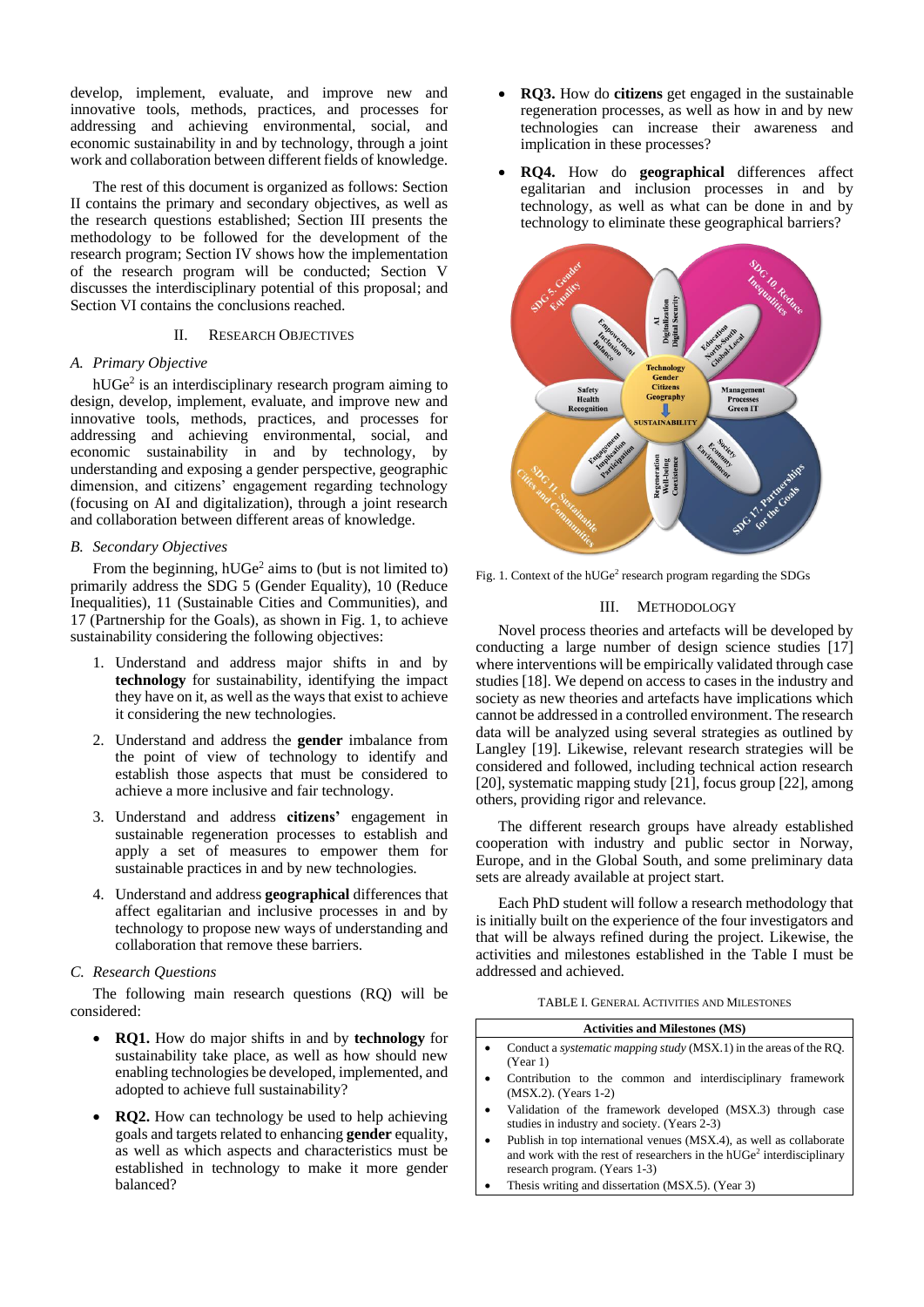### IV. IMPLEMENTATION

#### *A. Organization*

The plan includes four interdisciplinary PhD students, who will be supervised by each of the research program supervisors. Each of these PhD students, belonging to different fields of knowledge, will focus on researching one of the established general RQs. In the same way, collaboration between the four PhD students will be constant, since each of the research needs to be nurtured by the rest to achieve the established objectives and to be able to adequately describe the different characteristics involved. Thus, all the results will be shared and the empirical case studies to validate the proposals will be conducted together.

The principal investigators have access to a set of case studies thorough existing projects [\[23\]](#page-3-22) [\[24\].](#page-3-23) As a concrete example, the cooperation between NTNU, Yme (cf. [https://www.yme.no/\)](https://www.yme.no/), and Leap Learning (cf. [https://leaplearning.no/\)](https://leaplearning.no/). Yme wishes to develop an app that can be a safe space for girls in developing countries to address the problem of circumcision. Leap Learning is developing such an app together with the research group led by Jaccheri based on the theories described in the SLR [\[25\]](#page-3-24) and the results of an investigation that has been run in Norway about security and children [\[26\].](#page-3-25)

### *B. Work Packages, Activities, and Milestones*

This interdisciplinary research program consists of five work packages (WP). There is one WP for each of the established secondary objectives (which represent each of the RQs, as well as the PhD theses to be developed) and will follow the method developed in Section III (Methodology).

Of foremost importance, WP0 (see [Table II\)](#page-2-0) is related to the development of the interdisciplinarity of the project. This WP will not only deal with management and synchronization of supervisors, PhD students, and participating researchers, but will all the time question and define, where, among others, common research methods and set of measurements will also be developed.

TABLE II. WORK PACKAGE 0 – PROGRAM MANAGEMENT

<span id="page-2-0"></span>

| WP0 – Interdisciplinary Research for Sustainability |                                                                                                                                                                                                                                                                                                                                                                                                                                                                                                         |  |  |
|-----------------------------------------------------|---------------------------------------------------------------------------------------------------------------------------------------------------------------------------------------------------------------------------------------------------------------------------------------------------------------------------------------------------------------------------------------------------------------------------------------------------------------------------------------------------------|--|--|
| <b>Main Goal</b>                                    | Primary objective of hUGe <sup>2</sup>                                                                                                                                                                                                                                                                                                                                                                                                                                                                  |  |  |
| <b>Activities and</b><br><b>Milestones</b><br>(MS)  | an initial<br>Definition of<br>and<br>common<br>interdisciplinary framework including ethical<br>issues and data management plan (MS0.1).<br>(Year 0.5)<br>Synthesis of the four <i>systematic mapping studies</i><br>(MS0.2). (Year 1,5)<br>Validation of the common<br>framework<br>developed (MS0.3) through case studies in<br>industry and society. (Years 2-3)<br>Definition of the top international venues<br>$\bullet$<br>(MS0.4). (Years 1-3)<br>Final event of the project (MS0.5). (Year 3) |  |  |

# V. INTERDISCIPLINARY POTENTIAL

The  $hUGe<sup>2</sup>$  research program is grounded at departments from different disciplines, since it is an interdisciplinary research that aims to cover technological, sociological, geographical, and environmental aspects. For this reason, collaboration between departments, supervisors, PhD students, and participating researchers will be constant, since the four streams of research will be developed in parallel and

will nurture each other. In addition, interdisciplinary and joint scientific publications and public articles will also be performed, as well as joint attendance at national and international conferences, summer/winter schools, and local workshops and seminars.

In addition, thanks to the multiculturalism of the team and its groups and departments, as well as the relationships with renowned and relevant international researchers, centers, and institutions established through other projects, this research program will have a wide global network of active collaboration, through which research will be conducted on specific aspects where external actors are experts, as well as validations through case studies and research stays. Within this network, to name a few, are the 38 European countries, Asian countries (China, Bangladesh, Nepal, Vietnam...), American countries (USA, Canada, Mexico, Colombia...), etc.

#### VI. CONCLUSIONS

The hUGe<sup>2</sup> interdisciplinary research program will establish a basis for next generations of environmentally, socially, and economically friendly technologies and development processes in Norway and at international level. It will have a significant impact on the advance of technology and, especially, AI and digitalization regarding sustainability, as well as placing Norway at the international forefront by renewing best practices and technology process research for sustainability. It will also play an essential role to pave the way for Norwegian industry and NGOs (Non-Governmental Organizations) to participate in coming European partnerships for technology innovation for sustainability.

Likewise, those aspects related to sustainability that will be most positively impacted by this research program will be equality and inclusiveness both at the level of gender and of groups discriminated due to geographical reasons, as well as the engagement of citizens with sustainable regeneration processes. However, environmental and economic issues will also be addressed and will be impacted by the above, since the improvement of some leads to the advancement of others and at all times these perspectives will be considered, and measures will be proposed based on the findings obtained.

Finally, this program will build and disseminate knowledge on empirically and scientifically evaluated approaches through top international journals and conferences across the different fields of knowledge of the participating disciplines, attracting international researchers and professionals, as well as international research projects which will give Norway greater access to international knowledge production. In addition, the strong connections of the different participants with important partners and organizations in their sectors in Norway and different countries in Europe and around the world, will not only disseminate and empirically validate the research, but also become a world reference, creating the ground for continuation of the research beyond the program timeline.

Thus, the overarching aim of sustainability for this research program is to put the different groups and NTNU as the reference in Europe for innovation and research in Digitalization and AI for Sustainability from the Lenses of Gender Perspective, Geographical Dimension, and Citizens' Engagement.